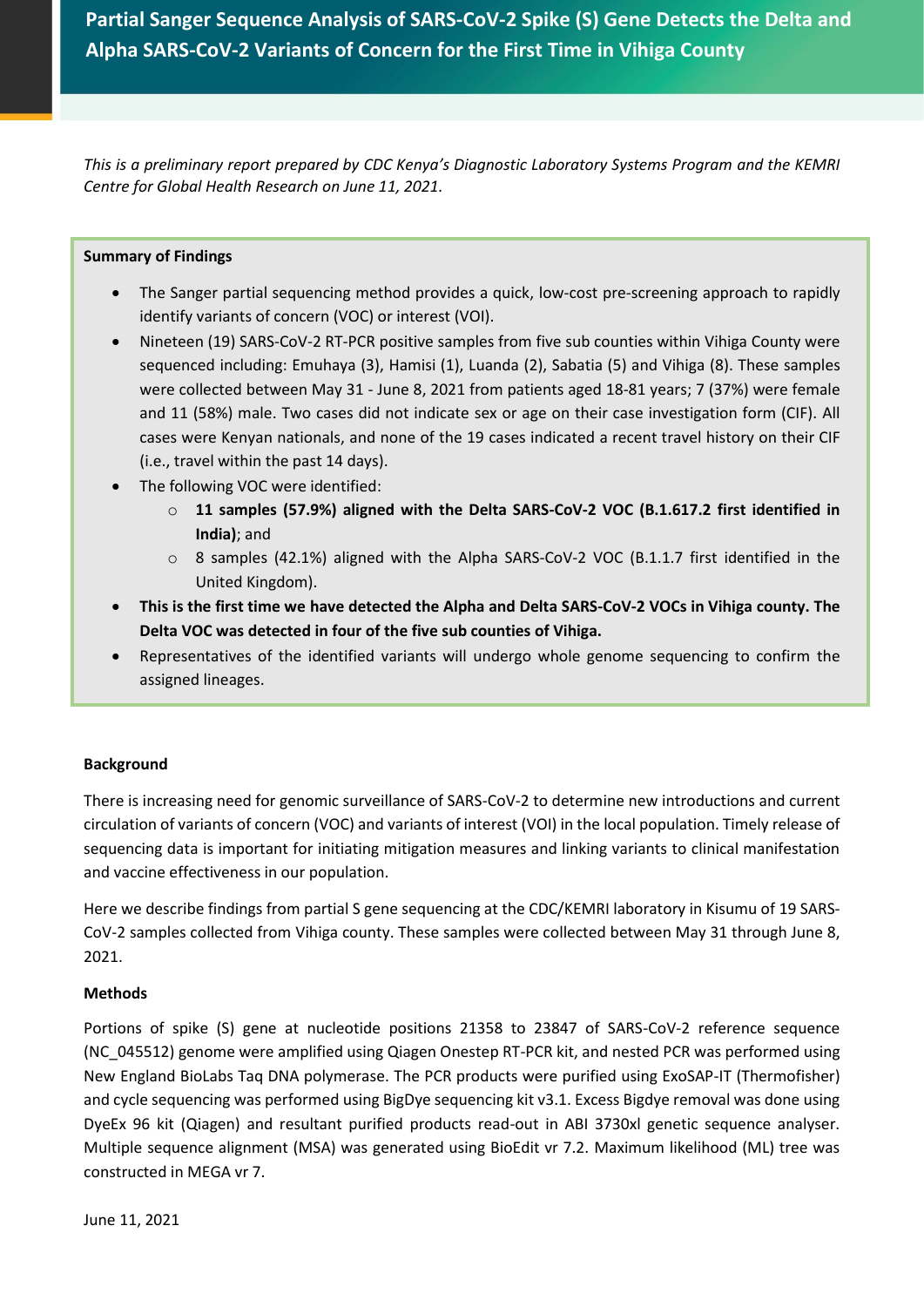### **Results - Sequence and Phylogenetic Analysis**

All the 11 samples (57.9%) that clustered with the sub-lineage B.1.617.2 (Delta SARS CoV-2) contained amino acid changes at L452, T478K and D614G. Of these eight (72.7%) had amino acid changes at G142D and six (54.5%) had deletions at amino acid positions 156 and 157. All the eight samples that aligned with B.1.1.7 (Alpha SARS CoV-2) had deletions at amino acid 69/70 and 144. Amino acid changes at N501Y, A570D and D614G found in this lineage were also identified in these samples. Of the samples that aligned with Alpha VOC, five (62.5%) had amino acid change F490S and three (37.5%) had amino acid change D138H.

Information including age, sex, location and cluster are shown in the table below.

# **Conclusions**

- This report provides preliminary sequencing results that identified the Delta VOC (B.1.617.2) and Alpha VOC (B.1.1.7) in Vihiga County for the first time. These findings may inform public health action in the county.
- Using Sanger partial sequencing of the SARS-CoV-2 S gene, we identified 11 cases (57.9%) of the Delta VOC (B.1.617.2) in Vihiga County between May 31 - June 8, 2021. All cases were Kenyan nationals with no history of travel reported on their CIF.
- We also identified eight cases (42.1%) with the Alpha VOC (B.1.1.7) for the first time in Vihiga County.
- All results from this report require further confirmation with whole genome sequencing to confirm the lineages identified by partial sequencing.

# **Acknowledgement**

We would like to thank KEMRI-CGHR DLSP staff for generating these sequences and CDC Kenya's Division of Global Health Protection for technical and financial support for this activity.